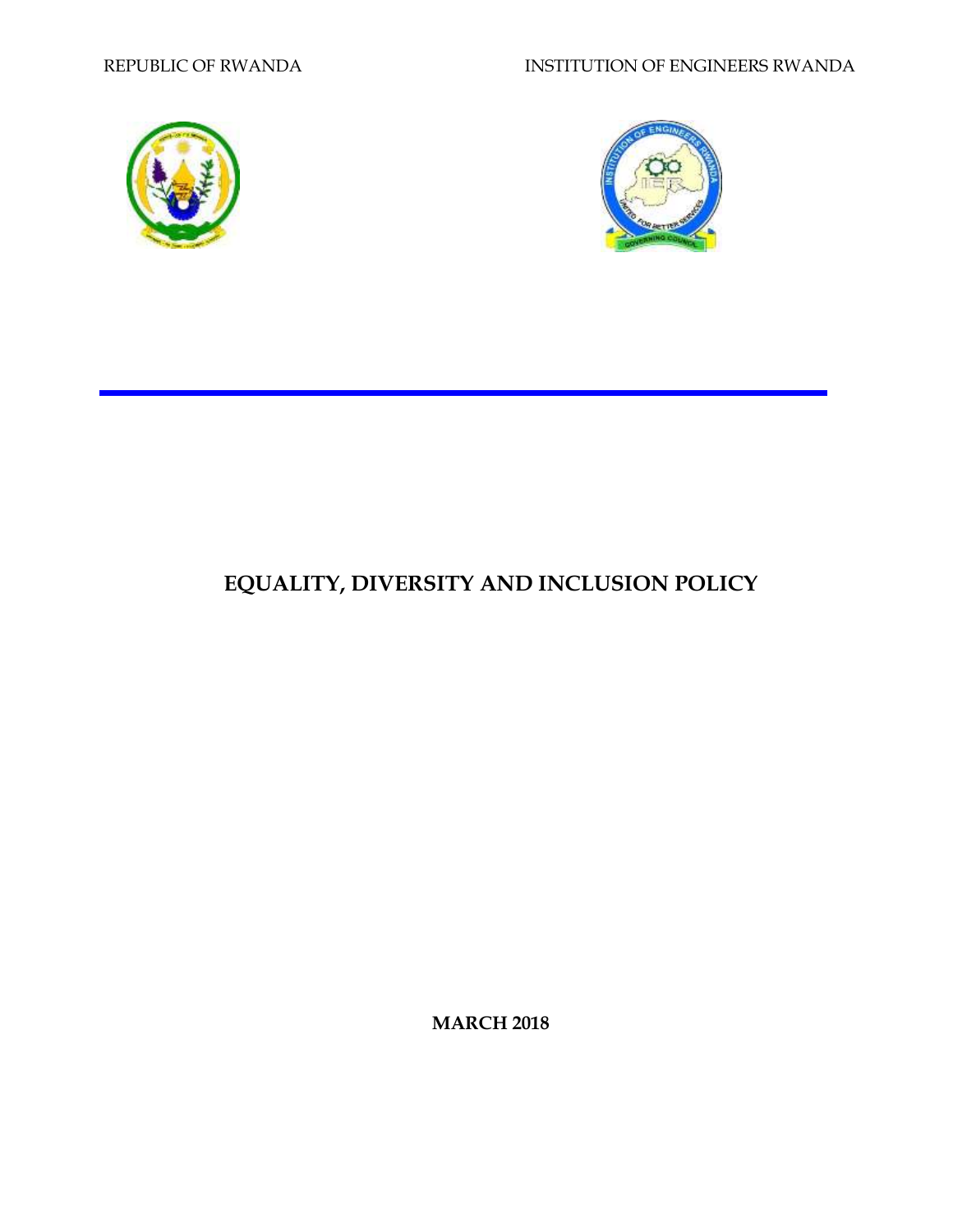<span id="page-1-0"></span>Over the last 20 years, Rwanda has a strong and proud track record of championing the equality, diversity and inclusion agenda in all sectors of its society and it is demonstrated in the article 16 of our Country's Constitution. For that we commend our leadership for their relentless commitment to delivering an open culture and an inclusive environment.

Though equality, diversity and inclusion seem to be an established fact of life in the sense that people actually are diverse regardless of what policies any organization adopts, progress around it should never be taken for granted or presumed to be embedded. This policy is deliberately ambitious and challenging; aiming to cement what is already in place and setting out how we will deliver our vision in promoting, developing and regulating engineering profession. The policy hence ensure that all of our members achieve their full potential as we continue to provide the most effective engineering services to those who need it and also be a driver forward for national development in the coming years while delivering full equality across the board.

In addition to our recognition that the engineering profession is underpinned by the practitioner's ability to problem solving, innovation and quick adaptation, we firmly believe that this can only be achieved by drawing on the different strengths, attributes and characteristics of the many individuals who make up our institution in all engineering fields and categories.

We also understand that we cannot achieve our vision on our own and we remain committed to working as a team with our partners in the public, private and voluntary sectors to ensure that the services that we provide are responsive and built around equality, diversity and inclusion. However, this teamwork requires that we are on the same page about how we think, relate to one another, respect one another, recognize the value of each person's contribution, are fair and inclusive, and that we work collaboratively to achieve the best results on all days and in all ways.

'Equality, Diversity and inclusion' is broader than the labels of gender, age, language, ethnicity, cultural background, disability, sexual orientation or religious beliefs; it is a way of thinking and an approach to delivering the best results. Through equality, diversity and inclusion' we gain the varied perspectives needed to tackle complex problems and come up with innovative solutions.

Recognizing this, IER is committed to creating an inclusive environment which values, respects and draws on the diverse backgrounds, experiences, knowledge and skills of our people.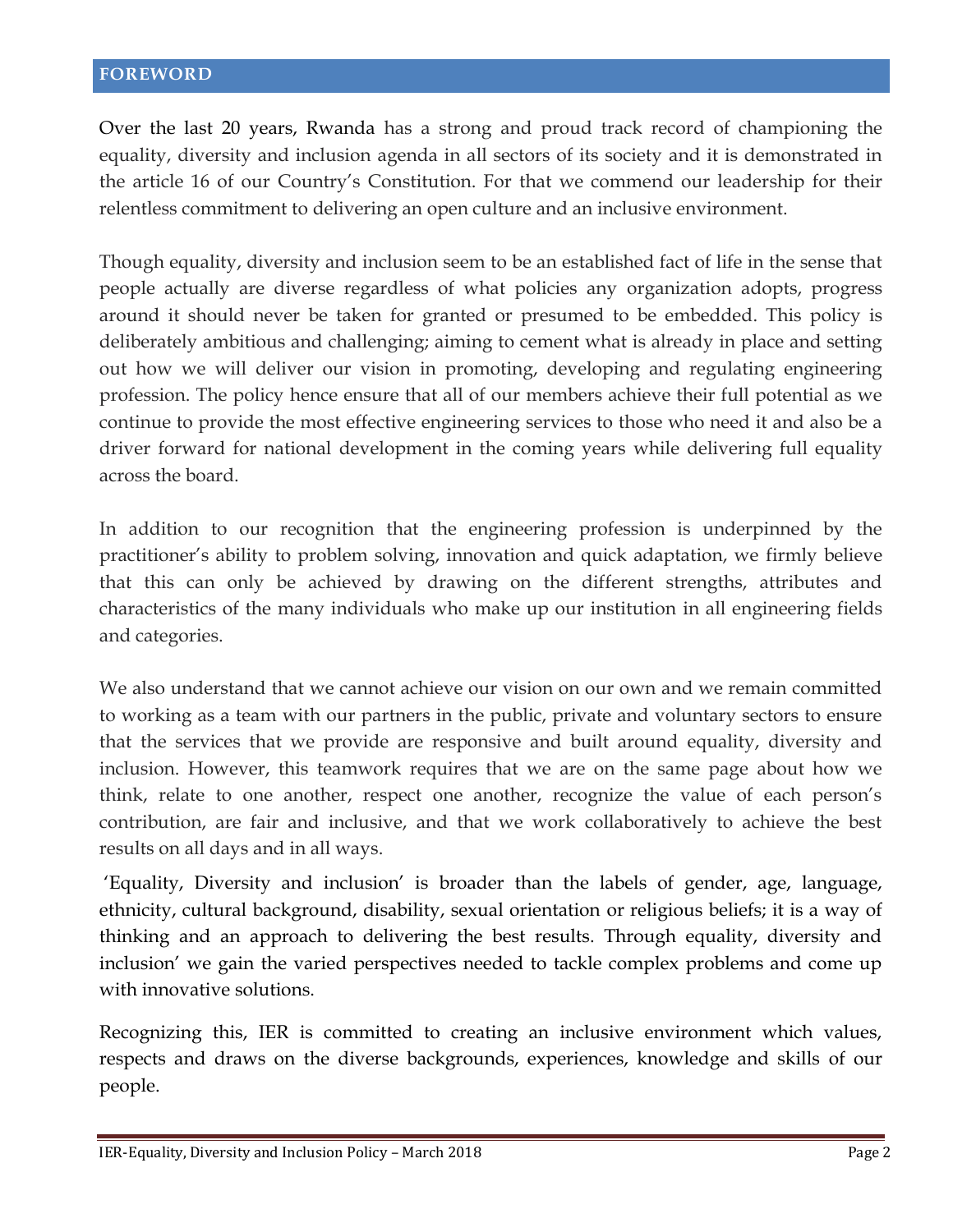The measure of our success will be when IER is respected for its role as a responsible organization and everybody is treated fairly in an environment which is free from any form of discrimination

It is my sincere invitation to the stakeholders including members of the institutions and individuals to adopt this policy as the vehicle providing guidance and strategic direction for the institutions programs and activities.

On behalf of the Governing Council of the Institution, I express my sincere appreciation to all individuals and our collaborators who provided invaluable contributions during the preparation of this policy.

**Kazawadi Papiasi Dedeki-President and Chairman Governing Council-Institution of Engineers Rwanda**

**SE**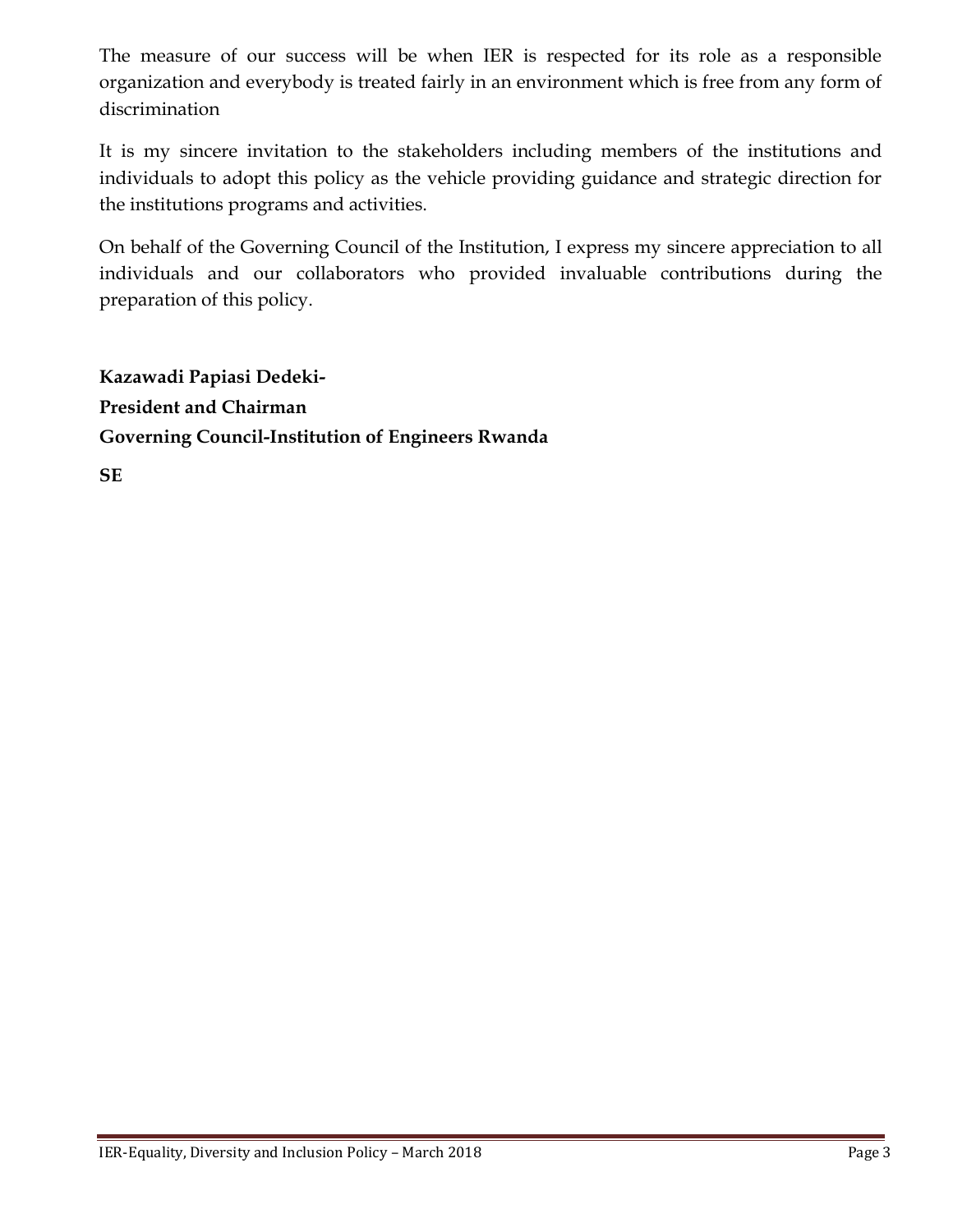# TABLE OF CONTENTS

| 1.1                                                               |  |  |
|-------------------------------------------------------------------|--|--|
| 1.2                                                               |  |  |
| 1.3                                                               |  |  |
|                                                                   |  |  |
|                                                                   |  |  |
|                                                                   |  |  |
|                                                                   |  |  |
|                                                                   |  |  |
| 3.1                                                               |  |  |
| 3.2                                                               |  |  |
| CONTRACTING AND PROCUREMENT: BUYING SERVICES FROM OTHERS11<br>3.3 |  |  |
| 3.4                                                               |  |  |
|                                                                   |  |  |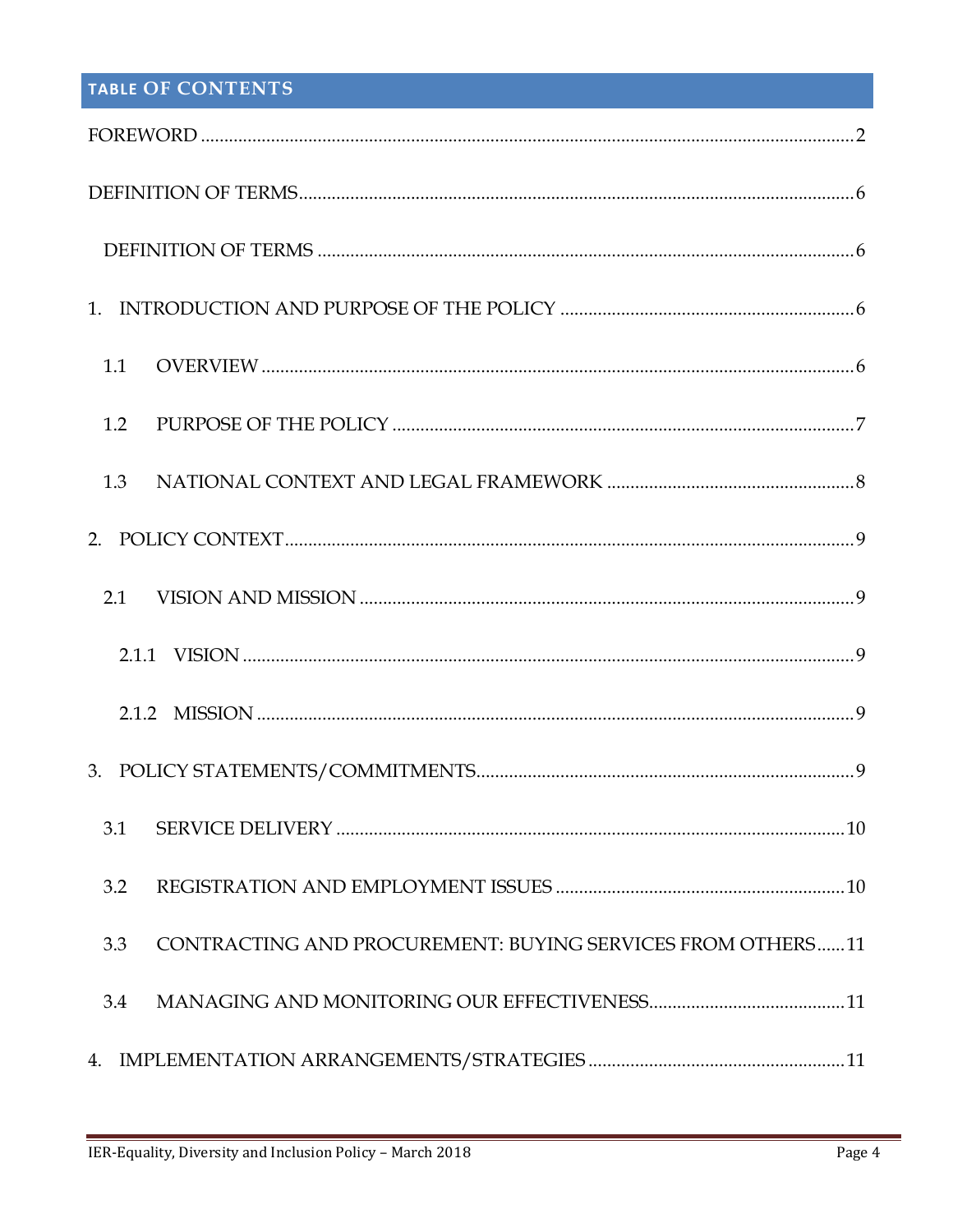| 4.1 |                                                         |  |
|-----|---------------------------------------------------------|--|
| 4.2 |                                                         |  |
| 4.3 |                                                         |  |
|     | 5. MONITORING AND EVALUATION AND POLICY ENFORCEMENT  13 |  |
| 5.1 |                                                         |  |
| 5.2 |                                                         |  |
|     |                                                         |  |
| 6.  |                                                         |  |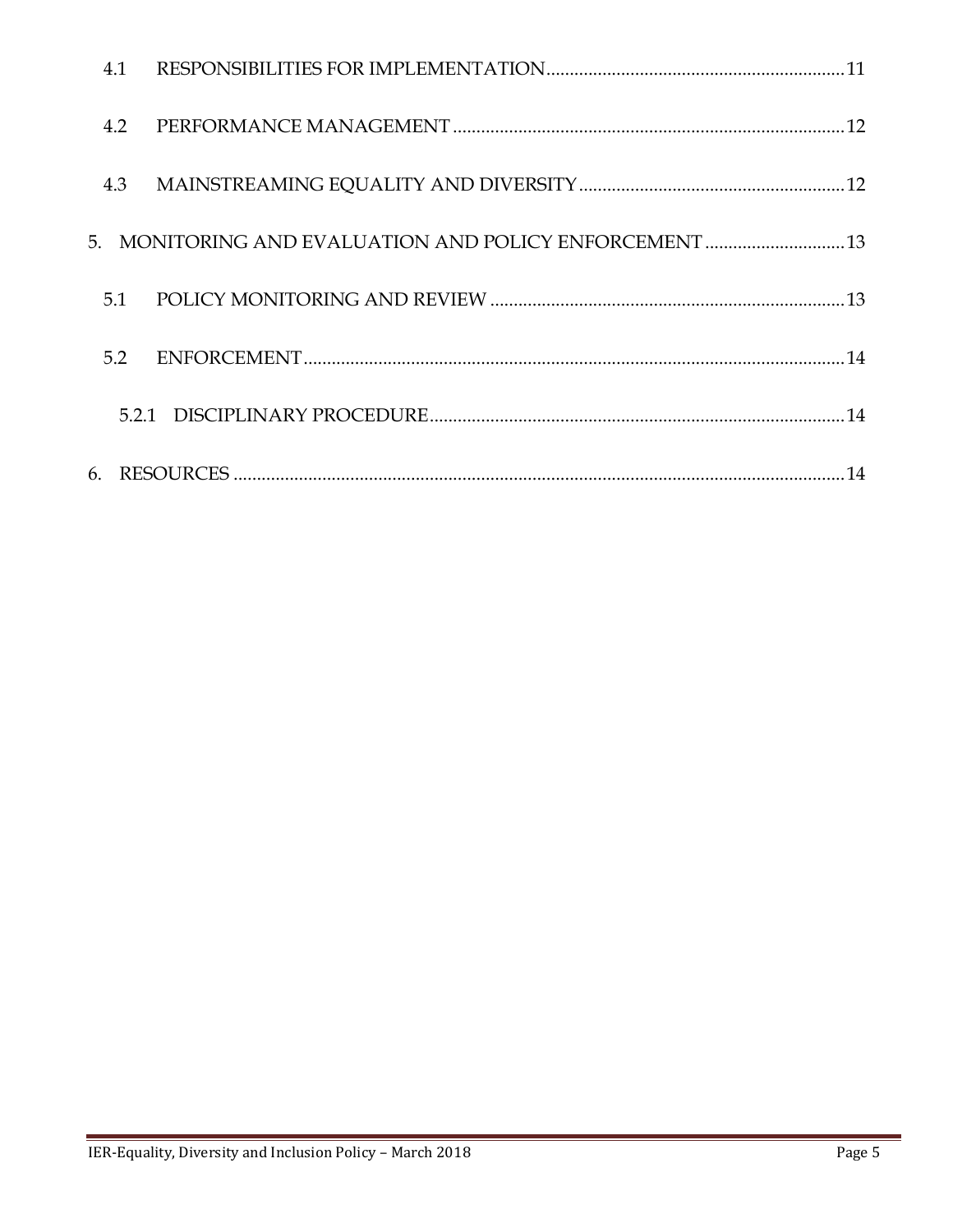#### <span id="page-5-1"></span><span id="page-5-0"></span>DEFINITION OF TERMS

The following definitions of the terms are central to understanding of the policy in IER context.

- **Equality** is the notion that everybody is of equal value and deserves equal respect, dignity and opportunity
	- A situation where all are able to participate and where everyone has the opportunity to fulfill their potential.
	- Breaking down barriers, eliminating discrimination and ensuring equal opportunity and access for all groups, both in employment, and to goods and services; the basis of which is supported and protected by legislation
	- Is the current term for 'Equal Opportunities' and is based on the legal obligation to comply with anti-discrimination legislation that protects people from being discriminated against on the grounds of group membership i.e. sex, race, disability, sexual orientation, religion, belief, etc
- **Diversity** is the presence of differences within a given setting**;** is a combination of ways in which each of us is like all others, like some others, and like no other
	- Recognizing, valuing and taking account of individuals' different backgrounds, knowledge, skills and experiences to create a more productive and effective harmonious community.
	- Each person is an individual with visible and non-visible differences and by respecting this, everyone can feel valued for their contributions which is beneficial not only for the individual but for everybody
- **Inclusion is** the extent to which all members of a diverse organization are included in important decision-making processes and social interactions
	- Is identifying, understanding and removing barriers that exist to ensure participation and belonging. It focuses on allocating resources to achieve equality of outcome for all.

Equality, Diversity and Inclusion are not inter-changeable but inter-dependent. There can be no equality of opportunity if differences are not valued and harnessed and taken account of.

#### <span id="page-5-2"></span>**1. INTRODUCTION AND PURPOSE OF THE POLICY**

#### <span id="page-5-3"></span>1.1OVERVIEW

Law n° 26/2012 of 29/06/2012 governing the professions of engineering and establishing the Institute of Engineers in Rwanda (IER) gives IER the mandate to regulate the engineering profession. This includes; controlling access to the practice of the profession, setting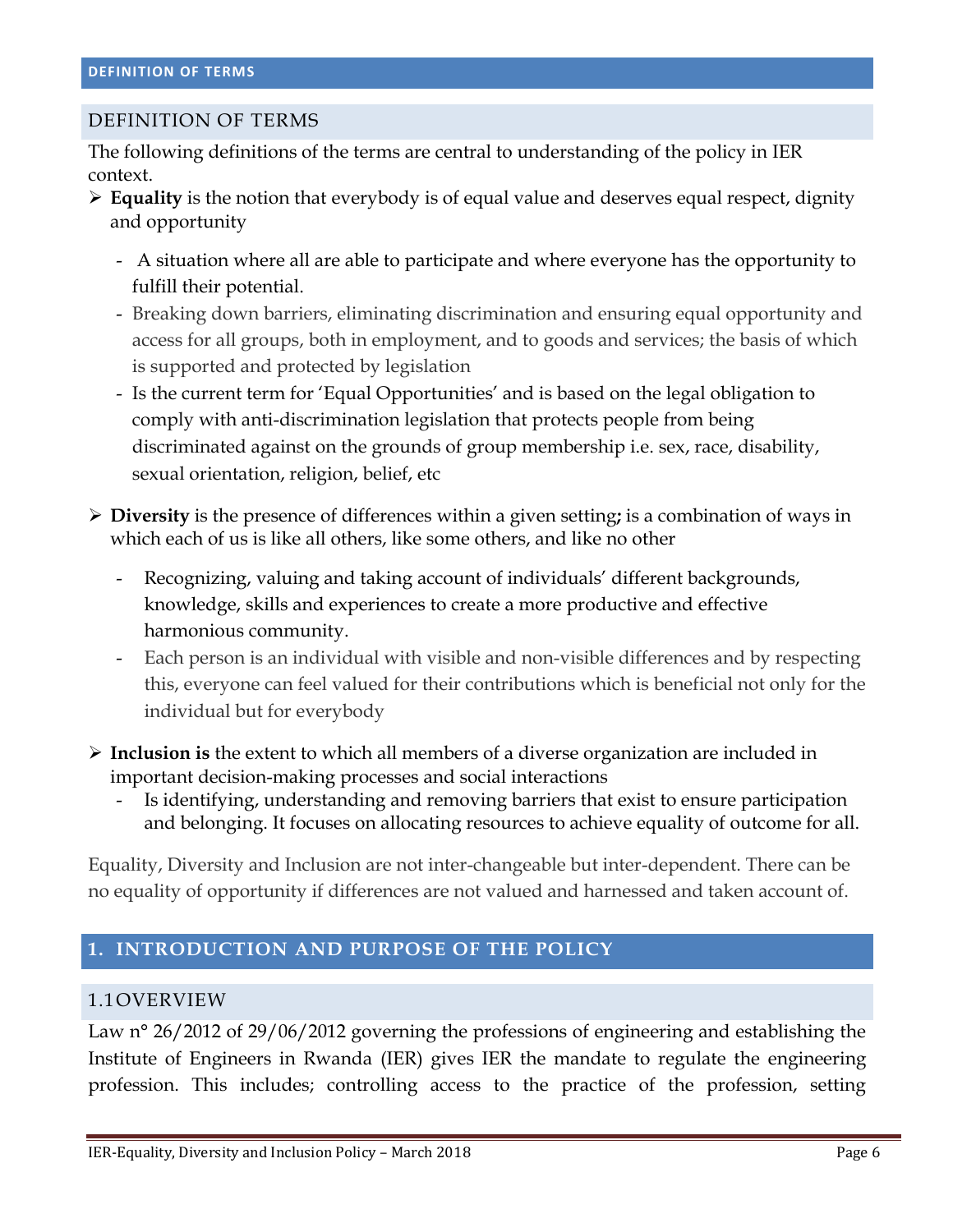admission requirements to practice and deciding on applications for admission and setting codes of ethics and other bylaws.

For IER to exercise this mandate and effectively achieve efficiency, it is required to work with and often to advice the whole engineering profession spectrum. The engineering profession spectrum is interpreted to include various actors that include the members of the institution (engineers, technologists, technicians, and artisans) engineering employers, professional engineering institutions charged with upholding engineering standards, the many institutions and outlets that provide academic and vocational education and the various organizations that support and promote engineering. This indeed puts IER in a unique position to make a difference to the society while working with all the above categories and still promote the engineering profession.

This Equality, Diversity and Inclusion Policy highlights principal guidelines on which IER policies and programs will base to implement their respective obligations across the above mentioned different actors, decision-makers, development partners and the entire population. The policy covers all aspects of equality irrespective of ethnic origin, family or ancestry, clan, skin color or race, sex, region, economic categories, religion or faith, opinion, fortune, cultural differences, language, economic status, physical or mental disability, gender assignment, marriage and civil partnership, pregnancy and maternity, sexual orientation, disability and age as outlines in the Rwanda constitution and other bylaws.

The policy orientation also seek to ensure that anyone who works on our behalf demonstrates commitment to equality diversity and inclusion,

The policy will help IER deliver it's vision and uphold it's values, particularly focusing on the members and clients and respecting every individual.

It links closely with several dimensions of IER corporate planning, particularly those associated with customer interactions, care and support and development of the members and employees.

## <span id="page-6-0"></span>1.2PURPOSE OF THE POLICY

IER recognizes, respects and values having members with diverse backgrounds within its workforce as an asset and key resource in enhancing and maximizing performance to effectively meet the diverse needs of its service users within its vision. IER also recognizes that passive policies and market forces when left alone do not usually provide equal and encourage diversity in the provision of services that are tailored to people's actual needs but at the same time ensuring fairness.

Consequently within this context, IER will seek create an environment and to promote a framework and measures that need to be in place to provide equality of opportunity and the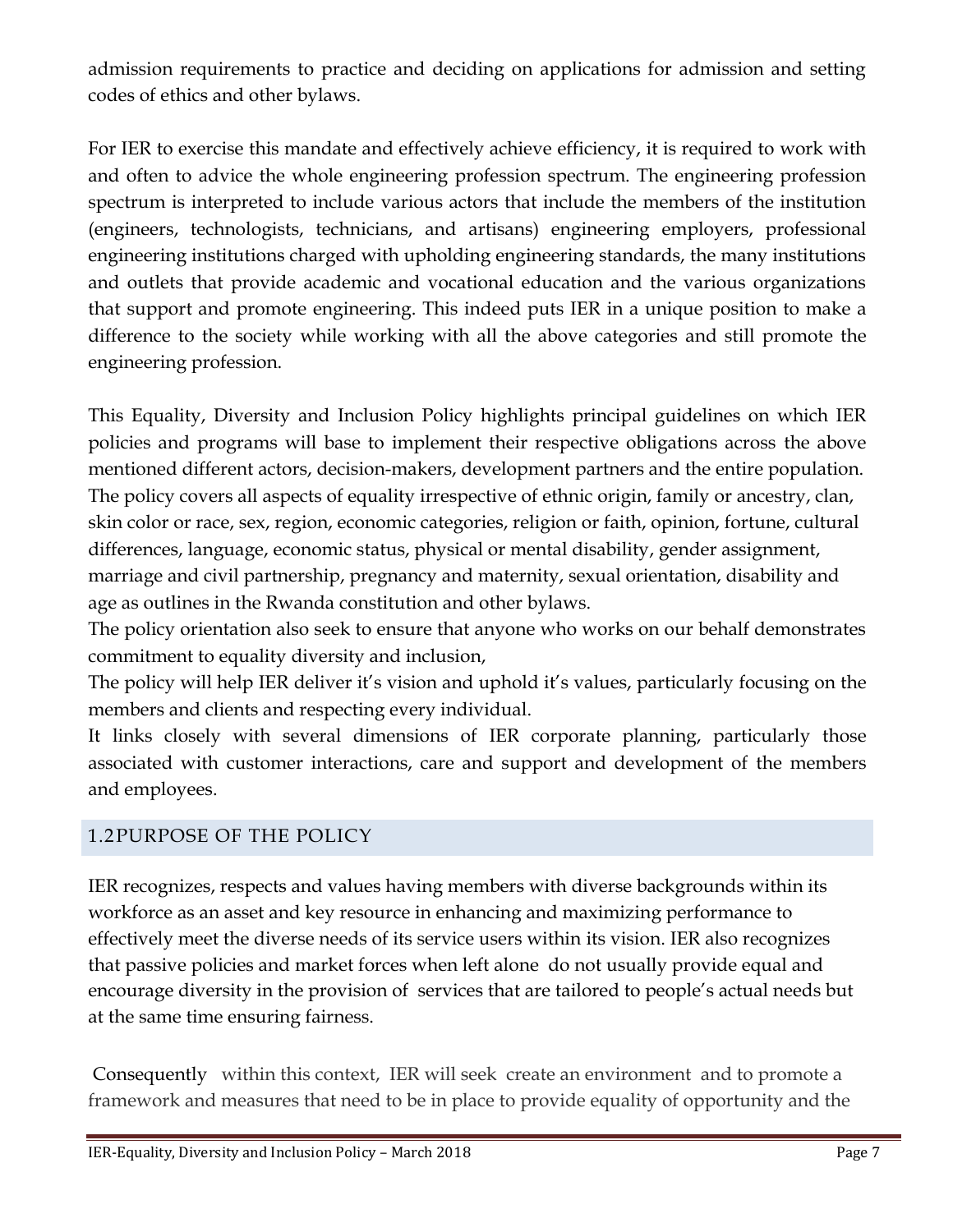facilities that it can provide to its diverse members and job applicants and the community at large.

The main purpose and the aim of the policy will be therefore, to create an environment that shall;

- 1. Advance equality of opportunity between members of the institution by treating and valuing everybody with dignity and respect regardless of talents or skills, their roles, job titles or standing in the organization and ensure that advancement within IER is determined by objective criteria and personal merit
- 2. Developing an organizational culture that is supportive of diversity and where all members are encouraged to reach their full potential.
- 3. Prevent discrimination, zero tolerance for favoritism, cliques and segregated groups based on hierarchical standing, eliminate prejudice, promote inclusion and celebrate diversity within the institution
- 4. Be fair in our dealings with all people –members of the institution, staff, customers, and partners– with whom we have relationships taking into account the diverse nature of their culture and backgrounds.
- 5. Ensure that equality diversity and inclusion is embedded in everything we do where biases and prejudices are identified and addressed in an open and honest way by encouraging the exposure of pockets of fear, anxiety, and stress and addresses these before they become embedded in the institution culture.
- 6. The policy also aims to ensure that the institution comply with all legal and regulatory responsibilities; current requirements are set out principally in the law establishing the institution and different national legislation on discrimination and equality and the IER internal rules and regulatory framework.
- 7. To promote equal opportunities in areas not currently covered by legislation

As an institution wide policy, it has been formulated through a participatory process that involved various stakeholders. It draws together some of the good practices developed in a range of private and public sector organizations. It has also been the subject of wide consultation with members, the general public, clients, employees and staff and sets out to reflect their requirements and priorities.

## <span id="page-7-0"></span>1.3NATIONAL CONTEXT AND LEGAL FRAMEWORK

The Constitution of the Republic of Rwanda of 2003 and subsequent revisions recognizes human rights as a basic principle and prohibits any form of discrimination<sup>1</sup> of any kind or its propaganda based on, inter alia, ethnic origin, family or ancestry, clan, skin color or race, sex, region, economic categories, religion or faith, opinion, fortune, cultural differences, language,

 $\overline{a}$ <sup>1</sup> Article 16: Protection from discrimination

All Rwandans are born and remain equal in rights and freedoms. Discrimination of any kind or its propaganda based on, inter alia, ethnic origin, family or ancestry, clan, skin color or race, sex, region, economic categories, religion or faith, opinion, fortune, cultural differences, language, economic status, physical or mental disability or any other form of discrimination are prohibited and punishable by law.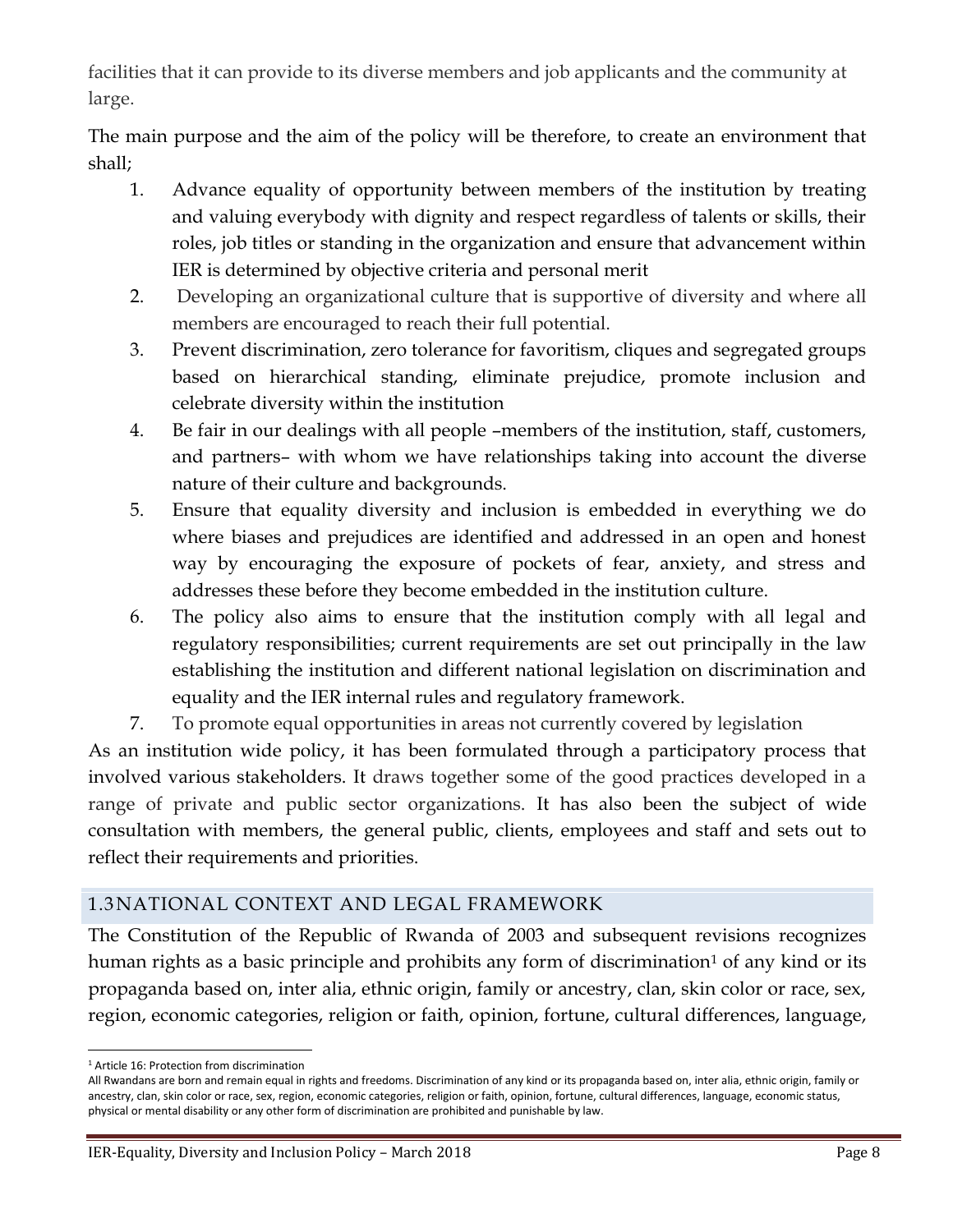economic status, physical or mental disability or any other form of discrimination. From article 10 to 44, the constitution guarantees a broad range of rights and lays down the fundamental principles essential for the realization in domestic legislation of other rights set out in the core international human rights instruments.

IER also embraces other existing and scheduled legislation including the labor law especially its article 12 as presenting opportunities for eliminating all forms of discrimination and other relevant equality legislation, codes of practice and relevant best practice guidelines

#### <span id="page-8-0"></span>**2. POLICY CONTEXT**

#### <span id="page-8-2"></span><span id="page-8-1"></span>2.1VISION AND MISSION

#### 2.1.1 VISION

We believe and recognise that the diversity of people and thought is part of our unique social fabric and is one of our greatest strengths and a key to our success.

Our vision for Equality, Diversity and Inclusion remains clear and consistent:

"To become a motivated and a welcoming diverse community, where the members of the institution and staff all demand the highest standards from each other and work together to maximize the benefits of differences we all possess whilst retaining the ability to deliver focused actions to improve the services that we provide to specific diverse groups of the public that we serve in relation to access to services and outcomes".

Our vision for equality and diversity goes beyond documenting the actions we take and more on measuring the outcomes we achieve which includes procedures for handling issues of discrimination.

#### <span id="page-8-3"></span>2.1.2 MISSION

We are committed to ensuring that people are treated fairly and to promoting equality of opportunity for everyone.

We will use our position of influence and work with partners to eliminate any kind of discrimination and ensure that individuals and communities within IER have a sense of shared, common belonging and understanding

As part of our interaction with our service users, and other stakeholders, we will be pro-active and monitor and evaluate our progress made towards meeting our objectives.

#### <span id="page-8-4"></span>**3. POLICY STATEMENTS/COMMITMENTS**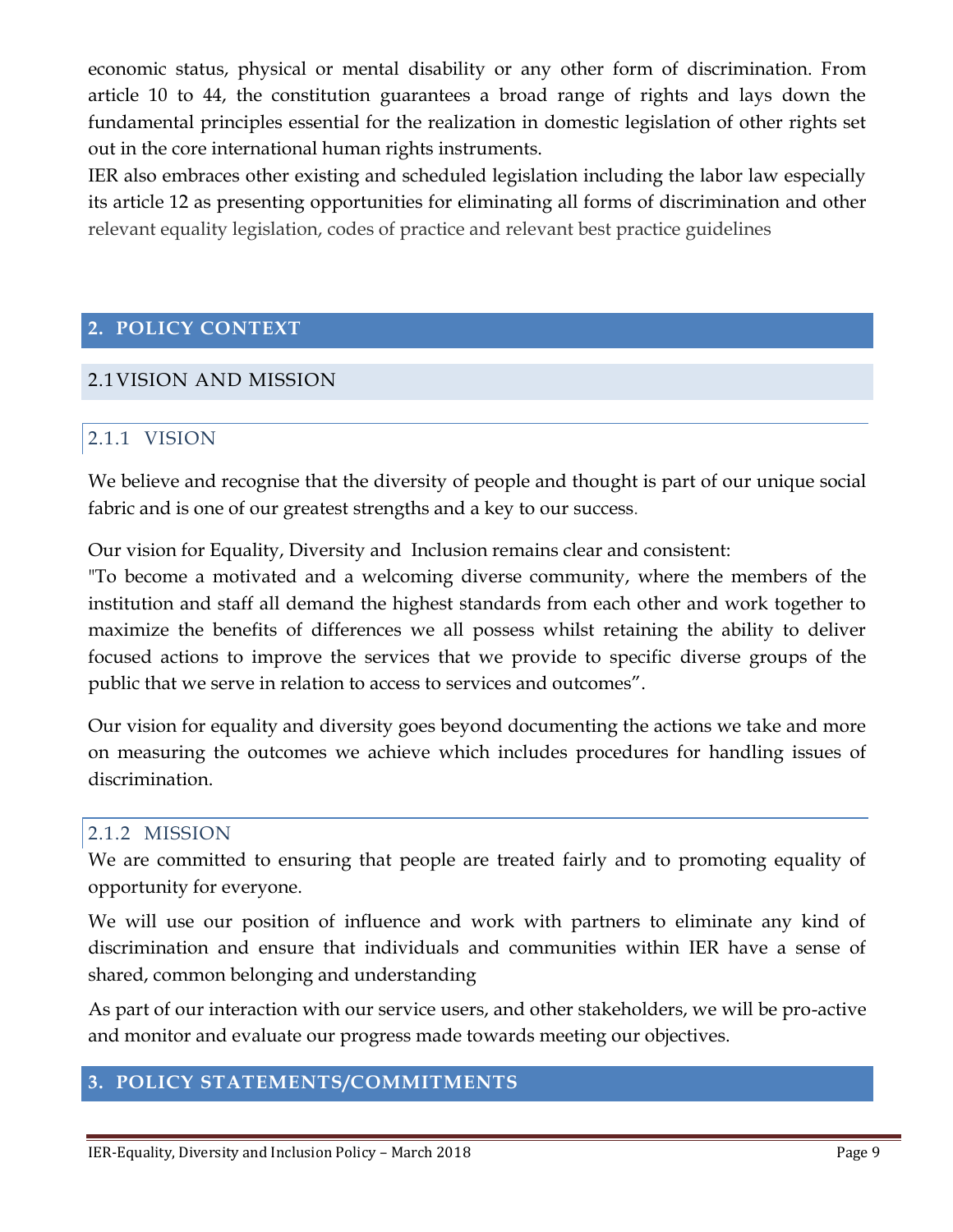At the heart of this policy is an approach incorporating equality and diversity into all aspects of our work. We shall do this by addressing and including equality at every stage in our decision making, and by recognizing and encouraging the positive contribution of diversity to the overall performance of IER

This requires a whole organization approach that focuses upon incorporating equality and diversity considerations into following areas:

- 1. Service delivery
- 2. Registration and Employment issues
- 3. Contracting and procurement
- 4. Managing and monitoring our effectiveness

These four key areas, supported by coherent and effective governance and monitoring arrangements, will provide a focus for embedding our vision for equality and diversity into IER work and ensure that it is proactively addressing equality and diversity issues across all levels, and that identified actions are being met.

## <span id="page-9-0"></span>3.1 SERVICE DELIVERY

When we deliver services we will:

- 1. Comply with legal requirements and other relevant codes of practice and good practice guidelines.
- 2. Integrate equality considerations into all mainstream IER activities, at policy and procedural level, to avoid marginalizing issues.
- 3. Assess the extent to which our service is accessible, including the assessment of facilities and methods of providing information.
- 4. Provide information about our services that is clear, accurate and accessible to all.
- 5. Investigate and respond seriously, confidentially and promptly to complaints of bullying, harassment, discrimination or victimization.
- 6. Complaints will be regularly monitored by number, type and outcome.
- 7. Promote opportunities for all to comment upon our services through a robust customer feedback system.
- 8. Ensure that all members and employees receive appropriate equality and diversity training; such training will be incorporated into a broad range of training methods such as induction, as well as both general and specific training.

## <span id="page-9-1"></span>3.2REGISTRATION AND EMPLOYMENT ISSUES

We are committed to ensuring that all those eligible to be members and employees are treated fairly and have equal access regarding membership and jobs and all opportunities to develop and progress from the registration level to all levels within the Institution.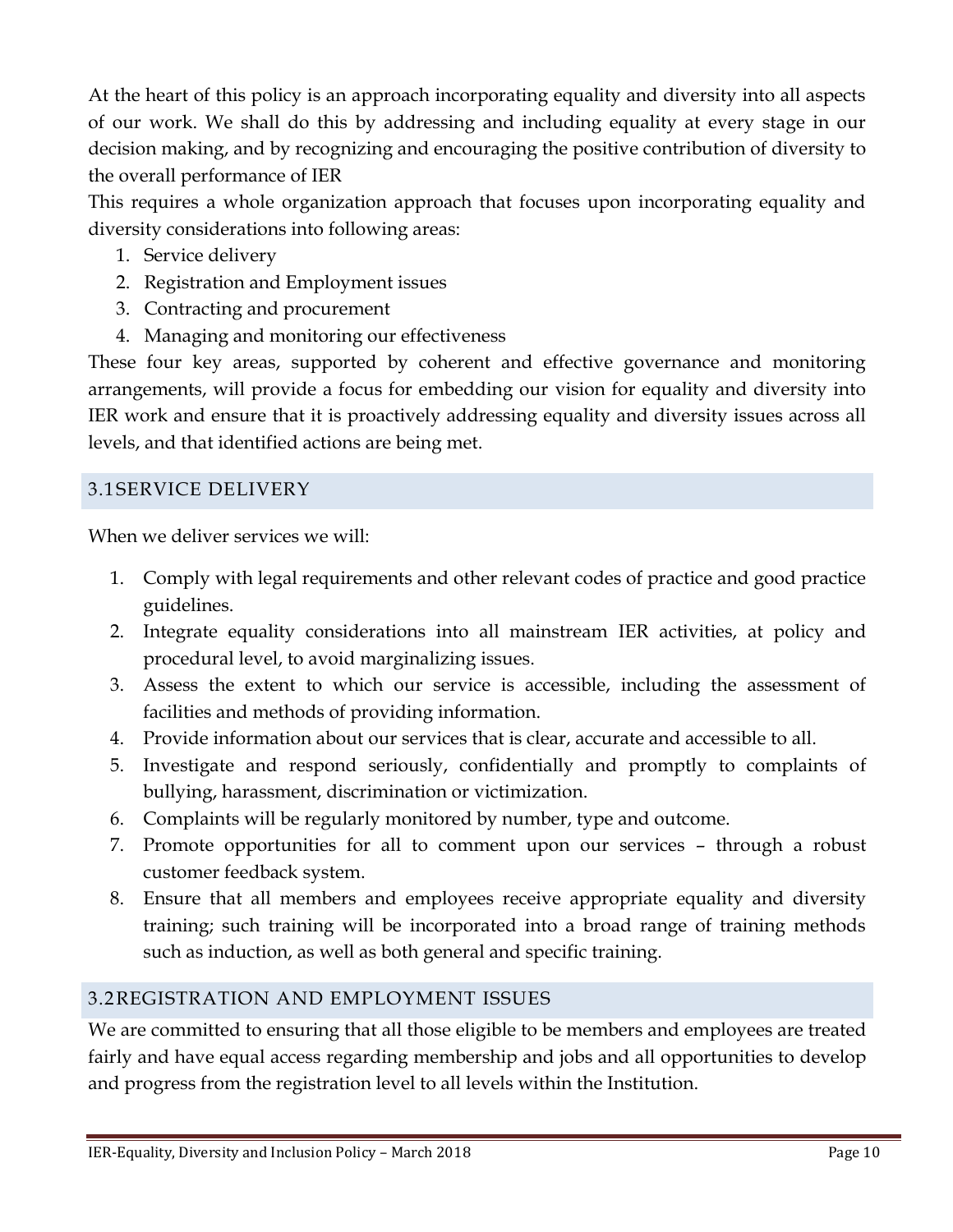We shall also;

 Listen to, consult with members and employees, and act on their views/aspirations and encourage their forums to take ownership of issues and contribute solutions.

#### <span id="page-10-0"></span>3.3CONTRACTING AND PROCUREMENT: BUYING SERVICES FROM OTHERS

We aim to ensure that contractors, agencies and suppliers who deliver services and provide goods to us or on our behalf also share our vision and values.

When we buy services, we will:

- 1. Ensure that anyone seeking work from IER knows about our policy and is clear about the expectations of them.
- 2. Encourage any company, business or individual wishing to provide goods or services to IER to contribute to our policy by implementing fair practices in employment and training.
- 3. Monitor the equalities performance of contracts.

## <span id="page-10-1"></span>3.4MANAGING AND MONITORING OUR EFFECTIVENESS

IER shall undertake monitoring that not only meets statutory requirements but also aims for best practice and this shall be used to inform and improve our practices. If through monitoring, any discrimination is identified. IER will take corrective action to eliminate it. Such monitoring will be carried out using appropriate statistical analysis and will use the information to measure its record on meeting our equality and diversity policy aims. The statistics and analysis will be kept by the executive secretariat and shared with all members during the General assembly and will be published as its progress and achievements on equality / diversity in annual reports.

But all that said, the measure of our success will be when IER is respected for its role as a responsible and everybody is treated fairly in an environment which is free from any form of discrimination

# <span id="page-10-2"></span>**4. IMPLEMENTATION ARRANGEMENTS/STRATEGIES**

## <span id="page-10-3"></span>4.1RESPONSIBILITIES FOR IMPLEMENTATION

Responsibility for the implementation of this policy lies with the IER Governing Council, Standing Committees and Members.

The Discipline and Conflict Resolution Committee shall be responsible for everyday implantation of the policy and position decisions issues.(except as otherwise delegated by the Governing Council to another committee)

The Executive Secretariat have a responsibility to familiarize themselves with the policy, and to reinforce it through management competence and performance development reviews, to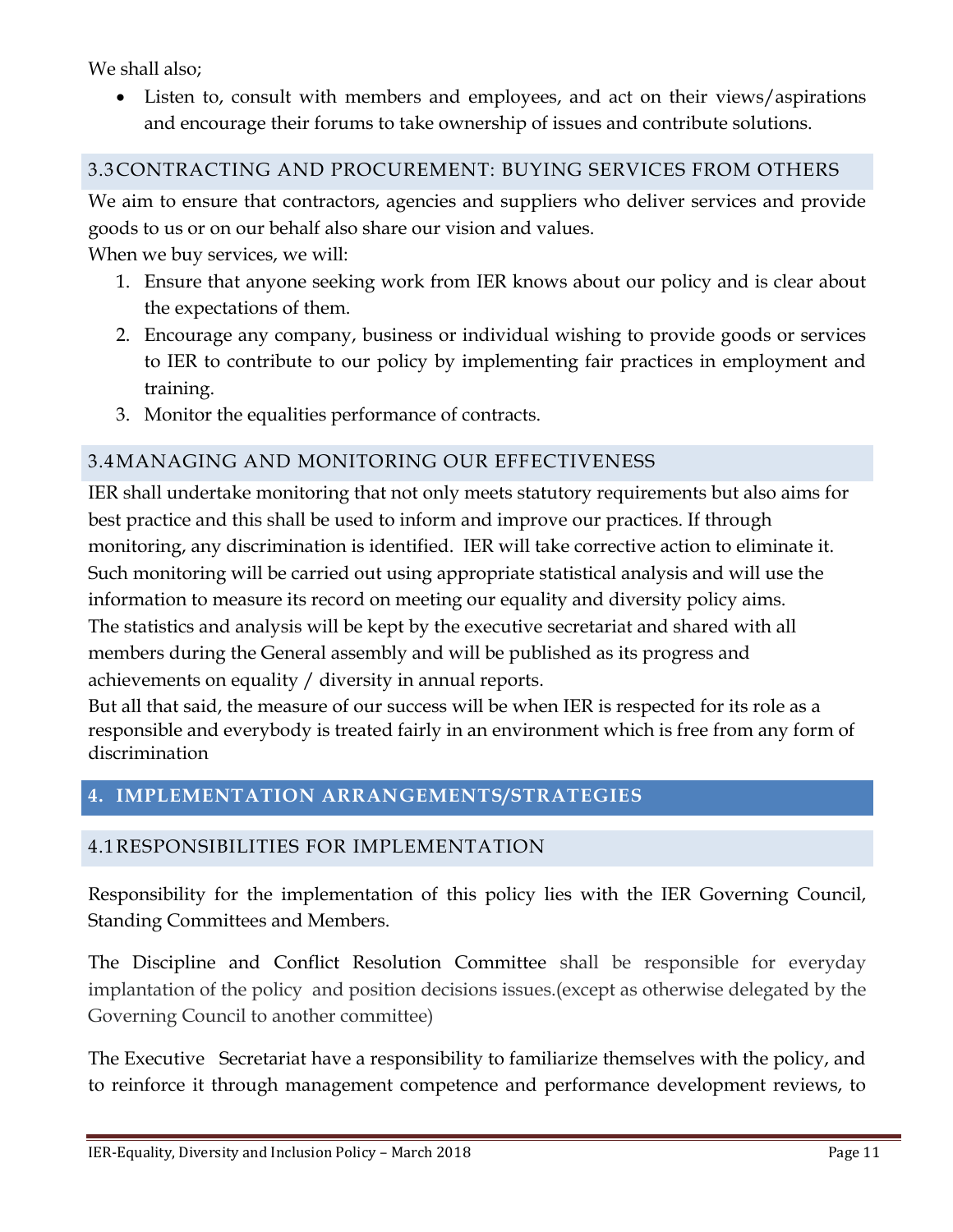ensure that it is understood and implemented by all members.

This policy should be considered in conjunction with our codes of practice and all IER members have responsibility its implementation.

All IER members have a duty to:

- 1. Comply with and promote the Policy.
- 2. Co-operate with other procedures and practices that complement the Policy.
- 3. Report any suspected discriminatory actions.
- 4. Report any suspicion of harassment taking place.
- 5. Not victimize people because they have made a complaint or have been involved in a complaint of harassment or discrimination.
- 6. Seek guidance on matters of equality and best practice when unsure of the appropriate course of action.
- 7. Work within the Code of Ethics as applicable.

## <span id="page-11-0"></span>4.2PERFORMANCE MANAGEMENT

IER is committed to using the development of performance management to further its equality and diversity objectives as we believe that a key measure of the effectiveness of a service is its impact.

In managing our performance we will:

- 1. Use impact assessments to further equality and diversity objectives and targets by involving key partners and community representatives in the process.
- 2. Develop performance indicators which measure both service user's perceptions and service performance.
- 3. Report performance on equality and diversity indicators as a key part of our Performance Management Reporting Framework
- 4. Publicize our performance using IER website and other alternative formats

# <span id="page-11-1"></span>4.3MAINSTREAMING EQUALITY AND DIVERSITY

Mainstreaming equality and diversity will mean addressing and including it at every stage in planning, service delivery and review processes.

In practice, this will mean that all of our core activities will take equality and diversity into account and when we develop plans and policies, we will:

- 1. Ensure that our approach to delivering and monitoring equality and diversity is coordinated and effective.
- 2. Ensure that our proposals for services, plans, procedures and policies are impact assessed.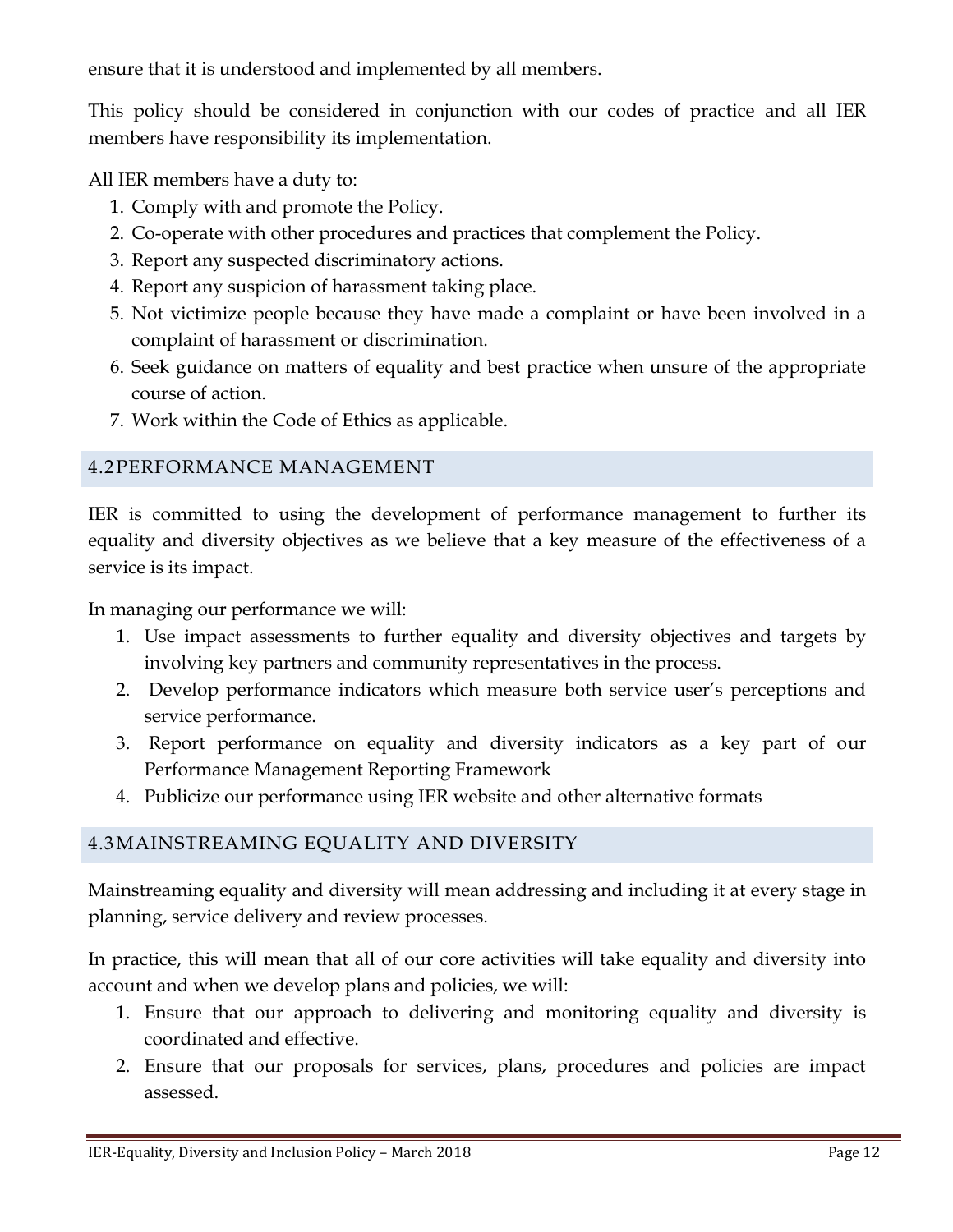- 3. Design our services to meet the diverse needs of all our communities and ensure that plans and policies do not negatively discriminate against particular groups, either directly or indirectly.
- 4. Make sure all members, customers, contractors and community groups are aware of our equality policies.
- 5. Develop specific resources for improving equality practice.
- 6. Incorporate equality matters into our service including areas such as governance, performance measuring and monitoring and continuous improvement.
- 7. Set equality targets within service areas as part of the business planning process.
- 8. Report all equal opportunities information within our performance reporting mechanisms.
- 9. Review our Equality and Diversity Policy on a regular basis to assess how effectively we are meeting our objectives.
- 10. Ensure that all IER communications promote images that reflect the full diversity of cultural need and aspirations of the institution
- 11. Promote both members and public awareness of equality and diversity issues through the establishment of publicity campaigns and the production of a range of publicity materials.

# <span id="page-12-0"></span>**5. MONITORING AND EVALUATION AND POLICY ENFORCEMENT**

## <span id="page-12-1"></span>5.1POLICY MONITORING AND REVIEW

This policy will be reviewed on a regular basis and will be formally reviewed after three years. The review will assess how effectively the objectives of policy are being implemented into practice

This will be done at the following levels:

- 1. At the Institution level, the policy shall be monitored for its achievements and recommendations for amendments will be considered, together with the monitoring and review report, through a regular review of other policies.
- 2. At a service level, IER will monitor and review Equality and Diversity achievements through equality indicators set in the performance management system.
- 3. At the individual level, IER will monitor and review achievements as an integral part of work reviews and personal member's performance management.
- 4. The executive secretariat and Standing Committees are expected to inform the Governing Council of all formal complaints made. The information provided will remain anonymous and recorded detailing the type of complaint, resolution, any follow up action taken.
- 5. The impact of the Equality and Diversity Policy will be monitored through the